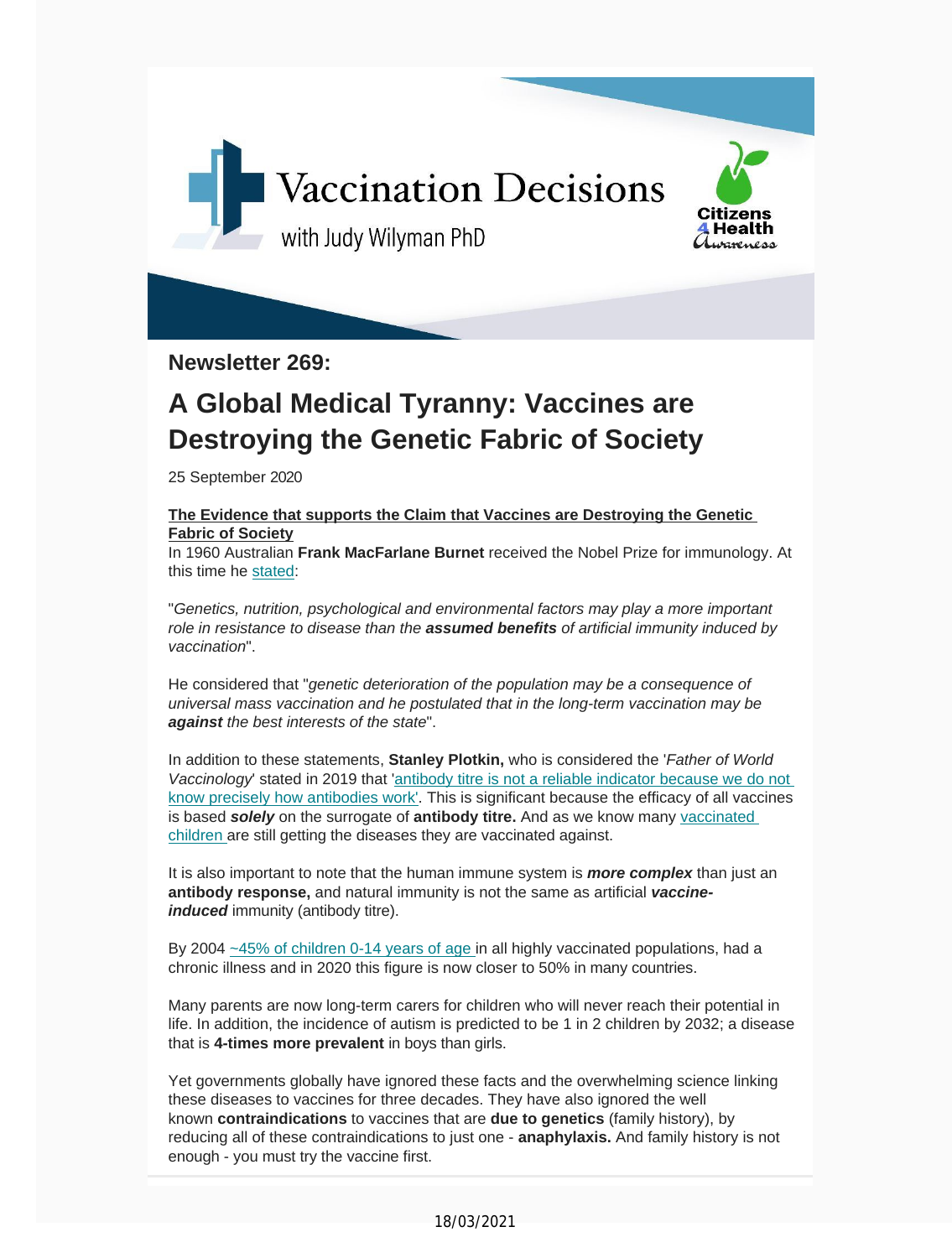On the advice of the medical-industry complex, governments and doctors are claiming that this *significant increase in chronic illness in children* is a '**coincidence**' after vaccination. Governments have ignored basic scientific principles of evidence-based medicine to provide this response to parents for decades.

#### **My Publications on the Ethics of [Mandatory](https://vaccinationdecisions.us8.list-manage.com/track/click?u=f20605fde3732e41929f4a3f2&id=c6ec5d6274&e=6b3f8c9022) and Coercive Vaccination Policies**

- 1. *'A new strain of influenza or a change in surveillance*?' After investigating the **Swine flu 'pandemic'** of 2009, *that did not turn out to be a 'pandemic',* I had this article published in the **Australasian College of Environmental and Nutritional Medicine (ACNEM)** Vol 28, No 4, Dec 2009. The article describes how increased surveillance of a disease can be used to give the *appearance* of an *increased number of cases* which can be *misused* by the media to create fear about a new virus. This can be achieved through statistical manipulation as we have observed in both 2009 and now in 2020 with [COVID19.](https://vaccinationdecisions.us8.list-manage.com/track/click?u=f20605fde3732e41929f4a3f2&id=4c471c08cf&e=6b3f8c9022)
- 2. *Mandatory and Coercive Vaccination: how ethical is this policy?' -* A poster presentation at the **Australian Health Promotion Association** conference in Perth 2009.
- 3. An article [published](https://vaccinationdecisions.us8.list-manage.com/track/click?u=f20605fde3732e41929f4a3f2&id=5f00fd3397&e=6b3f8c9022) in the **Medical Veritas** J**ournal** in 2015 *The E[th](https://vaccinationdecisions.us8.list-manage.com/track/click?u=f20605fde3732e41929f4a3f2&id=af03dd03b1&e=6b3f8c9022)[ics](https://vaccinationdecisions.us8.list-manage.com/track/click?u=f20605fde3732e41929f4a3f2&id=5f00fd3397&e=6b3f8c9022) of Childhood Influenza: should Australian children be immunised against influenza? Influenza is a disease that the majority of children and adults are not at risk of dying from - has this changed in 2020 or is it a change to the diagnostic criteria for influenza?*

Whilst it can be stated that there has been a serious outbreak of disease in some countries in 2020, this cannot be described as a "**global pandemic**" because this declaration was based on changing the definition of a pandemic in 2009 and on the flawed assumptions used in the **mathematical modelling** for this virus in all countries. This is explained in my video [presentation](https://vaccinationdecisions.us8.list-manage.com/track/click?u=f20605fde3732e41929f4a3f2&id=e8e8c37737&e=6b3f8c9022) here and in this document that has just been released - 'Global [Report](https://vaccinationdecisions.us8.list-manage.com/track/click?u=f20605fde3732e41929f4a3f2&id=0b39e693da&e=6b3f8c9022) [2019-nCOV:](https://vaccinationdecisions.us8.list-manage.com/track/click?u=f20605fde3732e41929f4a3f2&id=0b39e693da&e=6b3f8c9022) There is no global pandemic. The data is clear'.

## **Resources**

1. Class action against the Australian government's [disproportionate](https://vaccinationdecisions.us8.list-manage.com/track/click?u=f20605fde3732e41929f4a3f2&id=211e9f10c3&e=6b3f8c9022) response to [SARS-Cov2](https://vaccinationdecisions.us8.list-manage.com/track/click?u=f20605fde3732e41929f4a3f2&id=211e9f10c3&e=6b3f8c9022) and the National state of Emergency. This legal document

describes the Commonwealth Biosecurity Act 2015 that states that healthy people should not be medically tested or quarantined. Please download it and stand up for your human rights.

2. 'Global Report 2019-nCOV: There is no global pandemic. The data is clear'.

3. Curfew 'invalid' and [everyone](https://vaccinationdecisions.us8.list-manage.com/track/click?u=f20605fde3732e41929f4a3f2&id=3ba2de7d0b&e=6b3f8c9022) can ignore it says Michael Wyles QC -

comment on the Victorian [Lockdown](https://vaccinationdecisions.us8.list-manage.com/track/click?u=f20605fde3732e41929f4a3f2&id=ae8560194e&e=6b3f8c9022)

4. Corona Brucella - the second Wave of Corona by investigative journalist James [Grundvig](https://vaccinationdecisions.us8.list-manage.com/track/click?u=f20605fde3732e41929f4a3f2&id=c50426d74f&e=6b3f8c9022)

5. Open letter from Medical doctors and Health Professionals to all Belgian Aut[horities.](https://vaccinationdecisions.us8.list-manage.com/track/click?u=f20605fde3732e41929f4a3f2&id=bca87d13c7&e=6b3f8c9022)

6. The [Signifi](https://vaccinationdecisions.us8.list-manage.com/track/click?u=f20605fde3732e41929f4a3f2&id=bca87d13c7&e=6b3f8c9022)cant Events needed to Create an Appearance of a Global Pandemic by Judy [Wilyman](https://vaccinationdecisions.us8.list-manage.com/track/click?u=f20605fde3732e41929f4a3f2&id=75e7b7ad84&e=6b3f8c9022) PhD.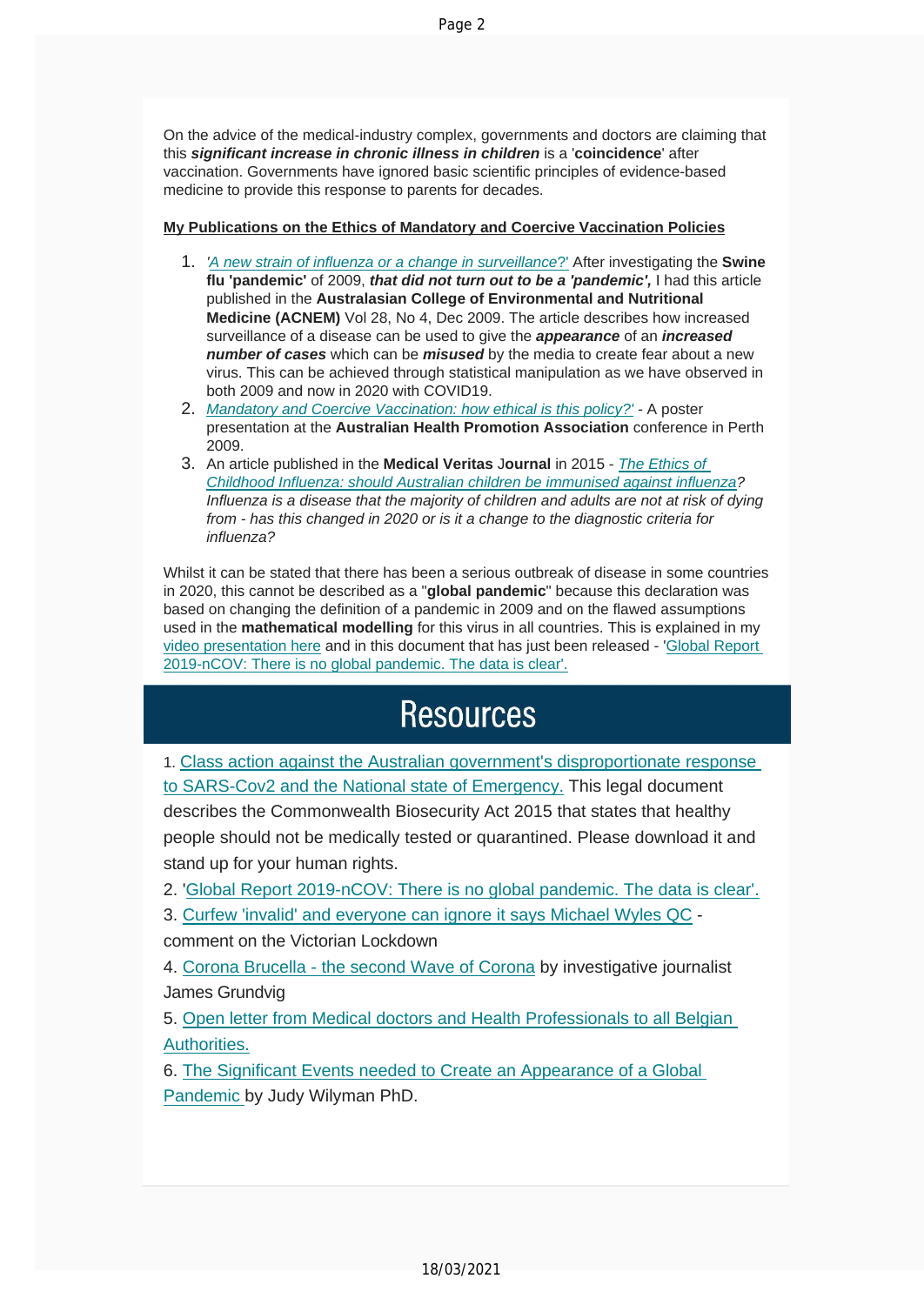I have been studying the vaccination topic both formally and informally since 1993 when I vaccinated my first child. Like most people questioning vaccines, I have not come from an anti-vaccination position and the debate is not about pro or antivaccination. It is about safety, efficacy and necessity for each vaccine on the schedule. Are they all safe? And are they all effective and necessary?

In 2015 I completed a PhD at the University of Wollongong answering these questions.



My thesis is titled 'A critical analysis of the Australian Government's rationale for its vaccination policy'. In Chapter 7, I present a discussion of the claims made by the government about the safety and efficacy of vaccines that are not supported by scientific evidence.

Bachelor of Science, University of NSW Diploma of Education (Science), University of Wollongong Master of Science (Population Health), Faculty of Health Sciences, School of Public Health, University of Wollongong. PhD in: A critical analysis of the Australian [government's](https://vaccinationdecisions.us8.list-manage.com/track/click?u=f20605fde3732e41929f4a3f2&id=61f5ca2ba5&e=6b3f8c9022) rationale for its vaccination [policy'](https://vaccinationdecisions.us8.list-manage.com/track/click?u=f20605fde3732e41929f4a3f2&id=61f5ca2ba5&e=6b3f8c9022) (the science, politics and ethics of Australia's vaccination policies), UOW School of Humanities and Social Inquiry. Website: V[accination](https://vaccinationdecisions.us8.list-manage.com/track/click?u=f20605fde3732e41929f4a3f2&id=8dacaab8c2&e=6b3f8c9022) Decisions

# **Supporting Public Interest Research**

My book - Vaccination: Australia's Loss of Health Freedom - is now [available.](https://vaccinationdecisions.us8.list-manage.com/track/click?u=f20605fde3732e41929f4a3f2&id=11207ee9fe&e=6b3f8c9022) This book [transforms](https://vaccinationdecisions.us8.list-manage.com/track/click?u=f20605fde3732e41929f4a3f2&id=11207ee9fe&e=6b3f8c9022) my PhD into a more readable format and it includes three forewords that are written by health professionals and scientists who have endorsed my research.

The book describes the history of the control of infectious diseases in Australia plus the reasons for expanding the vaccination program. It also has an extra chapter (that is not in the PhD) that describes the strategies the Australian government and the medical-industry complex have used to censor the vaccination debate and to remove health freedom in Australia.

Here are two endorsements of my book: 1) Mrs. Vera West and 2) Scientist Dr. James Lyons-Weiler.

My research has demonstrated that *children's health has significantly declined* as the *Australian government's vaccination program* has expanded. This is why the government and media have put so much effort into denigrating and censoring my research. Vaccination programs can not be described as 'health policies' if they are not improving health outcomes in the population.

In the 23 years that **Peter McIntyre** was involved in the NCIRS (1997-2018) he did not ensure that the direct dose-response correlation between the 10-fold increase in chronic illness in children and the expanding vaccination program *was investigated.*

*Proof of causality* is *essential* before claiming to parents that vaccines are "safe and effective". This correlation is a